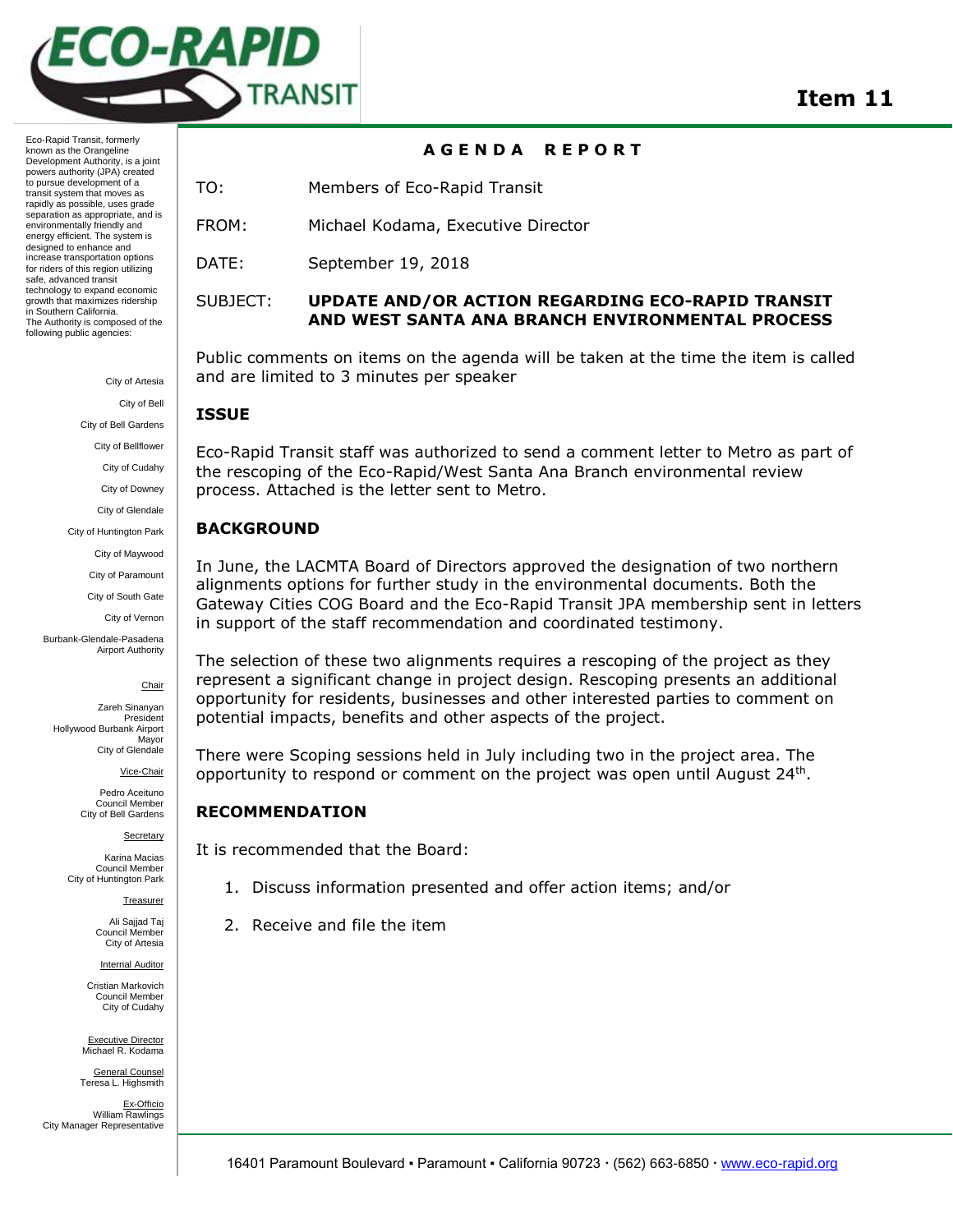August 20, 2018



Eco-Rapid Transit, formerly known as the Orangeline Development Authority, is a joint powers authority (JPA) created to pursue development of a transit system that moves as rapidly as possible, uses grade separation as appropriate, and is environmentally friendly and energy efficient. The system is designed to enhance and increase transportation options for riders of this region utilizing safe, advanced transit technology to expand economic growth that maximizes ridership in Southern California. The Authority is composed of the following public agencies:

> City of Artesia City of Bell City of Bell Gardens City of Bellflower City of Cudahy City of Downey City of Glendale City of Huntington Park City of Maywood City of Paramount City of South Gate City of Vernon Burbank-Glendale-Pasadena Airport Authority

> > Chair

Zareh Sinanyan President Hollywood Burbank Airport Mayor City of Glendale

Vice-Chair

Pedro Aceituno Council Member City of Bell Gardens

**Secretary** 

Karina Macias Council Member City of Huntington Park

Treasurer

Ali Sajjad Taj Councilmember City of Artesia

Internal Auditor

Cristian Markovich Council Member City of Cudahy

Executive Director Michael R. Kodama

General Counsel Teresa L. Highsmith Ex-Officio William Rawlings City Manager Representative

## **Teresa Wong**

Project Manager, Metro One Gateway Plaza, M/S 99-22-4 Los Angeles, CA 90012

# Re: **Comments on Rescoped West Santa Ana Branch Light Rail Corridor Project**

Dear Ms. Wong

The Board of Directors of the Eco-Rapid Transit Joint Powers Authority is pleased to take this opportunity to provide comments on the rescoping of the environmental review process for the West Santa Ana Branch/Eco-Rapid Transit (WSAB) Light Rail Corridor Project. There are general comments which apply to all or most of the alignment and comments specific to certain jurisdictions. These jurisdictional comments are not meant to be all-inclusive of impacts or city interests. The intention is to capture comments made by Eco-Rapid Transit elected representatives or their staff.

The mission of Eco-Rapid Transit is the: "Development of a transit system that moves as rapidly as possible, uses grade separation as appropriate, and is environmentally friendly and energy efficient. The system is designed to enhance and increase transportation options for riders of this region utilizing safe, advanced transit technology to expand economic growth and maximize ridership throughout Southern California." This statement addresses the major environmental issues Eco-Rapid Transit wishes to be considered as part of the environmental studies and transit design as outlined below.

# **Scoping Elements/Subjects**

- Design of the station areas should maximize neighborhood connectivity. This position was specifically addressed when Eco-Rapid Transit adopted design standards as part of the TOD Design Guidelines adopted September, 2014. We believe that these standards should be considered as Metro defines the design of the station areas and what they are reconstructing as they develop construction plans for the station areas.
- To encourage multi-modal transportation options to the stations and traffic impacts around the station- the stations need to be designed to accommodate the various modes and the surrounding streets designed to encourage safe active transportation and bus routes.
- Elevated tracks, that move from at grade to elevated slows the speed and efficiency of the transit cars and utilize more energy for elevating and descending the different elevations.
- Elevated tracks, that are on mounds and not fully elevated, create a visual block between neighborhoods and divide neighborhoods. Utilization of areas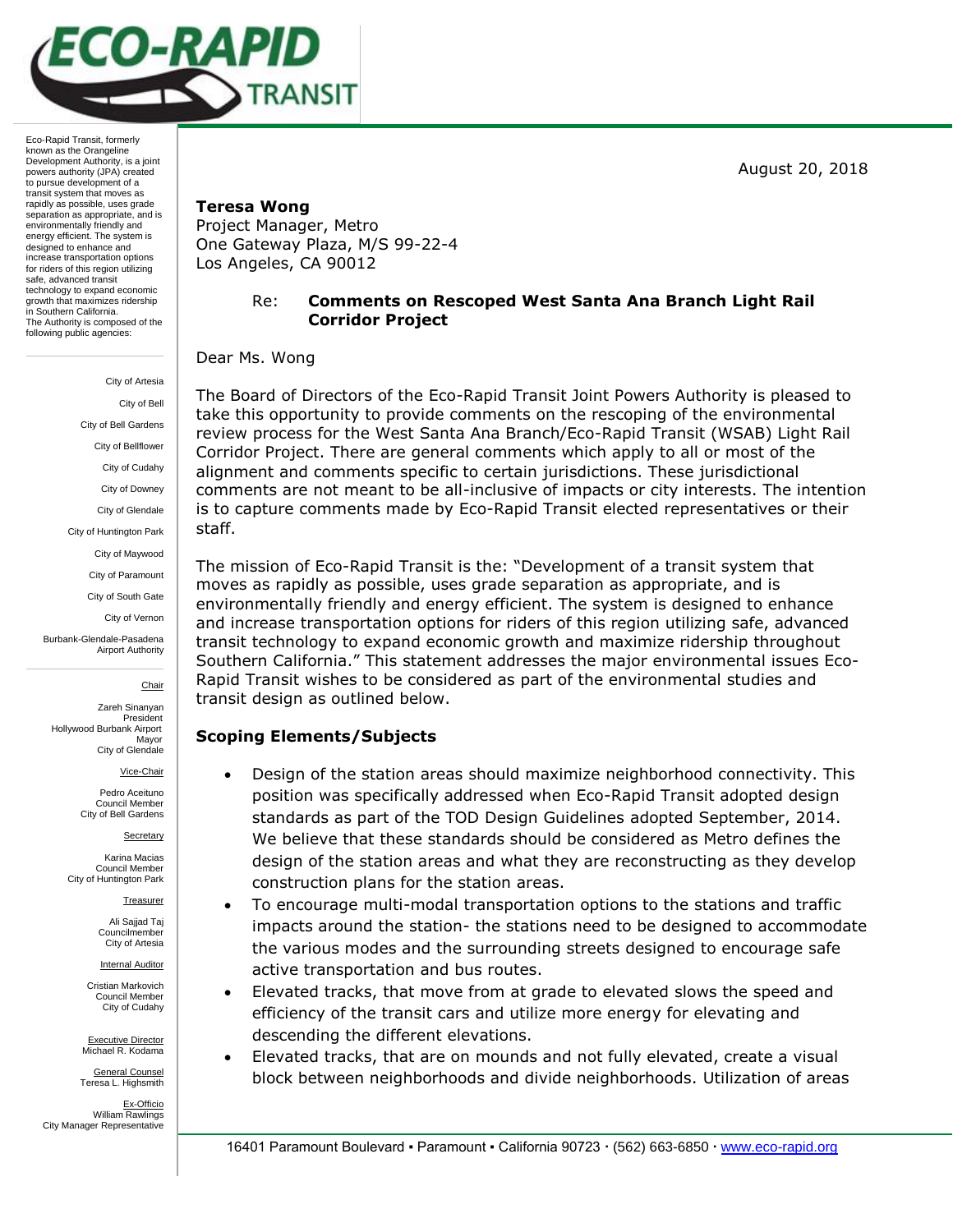

#### City of Artesia

City of Bell

City of Bell Gardens

City of Bellflower

City of Cudahy

City of Downey

City of Glendale

City of Huntington Park

City of Maywood

City of Paramount

City of South Gate

City of Vernon

Burbank-Glendale-Pasadena Airport Authority

#### Chair

Zareh Sinanyan President Hollywood Burbank Airport Mayor City of Glendale

Vice-Chair

Pedro Aceituno Council Member City of Bell Gardens

#### **Secretary**

Karina Macias Council Member City of Huntington Park

Treasurer

Ali Sajjad Taj Councilmember City of Artesia

Internal Auditor

Cristian Markovich Council Member City of Cudahy

Executive Director Michael R. Kodama

General Counsel Teresa L. Highsmith

Ex-Officio William Rawlings City Manager Representative under elevated track for development, first/last mile connections can help tie neighborhoods together.

- The WSAB is a line, independent from the other existing light rail lines. As such, it does not need to be designed following the same standards. It should take advantage of new technologies in transit design, operations including energy efficient designs that may not require the visual blight of a catenary system.
- The WSAB, as current plans show, would eliminate some bikeways/walkways along the route and others in the planning process. The environmental studies should address the ability to build multimodal and transit focused facilities adjacent to, at grade and underneath elevated tracks. Additionally, there needs to be consideration for preserving or recreating existing community pathways and connections that currently utilize the ROW to the greatest extent possible.
- To utilize the most advanced transit safety and transit systems, as well as attract investment in the TOD advanced fiber data lines need to be installed. The most efficient means to build may be to incorporate the data lines in the transit structures.
- From the studies undertaken thus far, it is evident that there will be many infrastructure upgrades needed in the station areas. Define "betterments"; How are "betterments" negotiated? MTA and the cities need to focus on utility or other city property/utilities that may require relocation or may be disrupted by project construction. Will there be funding for advanced utility studies to help cities determine what is in-ground and what may need to be removed, moved and upgraded or replaced? Or will these necessary measures be negotiated through a Master Cooperation Agreement? Also, cities need to define construction mitigation for the project – public safety (police, fire, ambulance) access to construction zones, business interruption and interruption avoidance.
- Street improvements/accommodations, temporary and permanent closures. Work arounds, construction pedestrian safety – permanent and temporary First/Last mile access to station areas. Analyze impacts to street geometry, permanent and temporary parking access. Analyze impacts of temporary and permanent street closures associated with the construction of the alignment as well as the station areas.
- MTA has never done an environmental document where the alignment cuts through so many small and self-contained jurisdictions. The DEIR document needs to address "cross-jurisdictional development" and assess cumulative impact for the cities. Specific plans and city developments may have different impacts on traffic, streets, access, utilities, parking and alignment. How will this growth impact be captured?
- Ensure that the environmental document considers the potential for creativity, cost savings and operational improvements for the proposed public-private partnership process. This includes maintaining an ability to use the latest information systems, wireless light rail technology, train control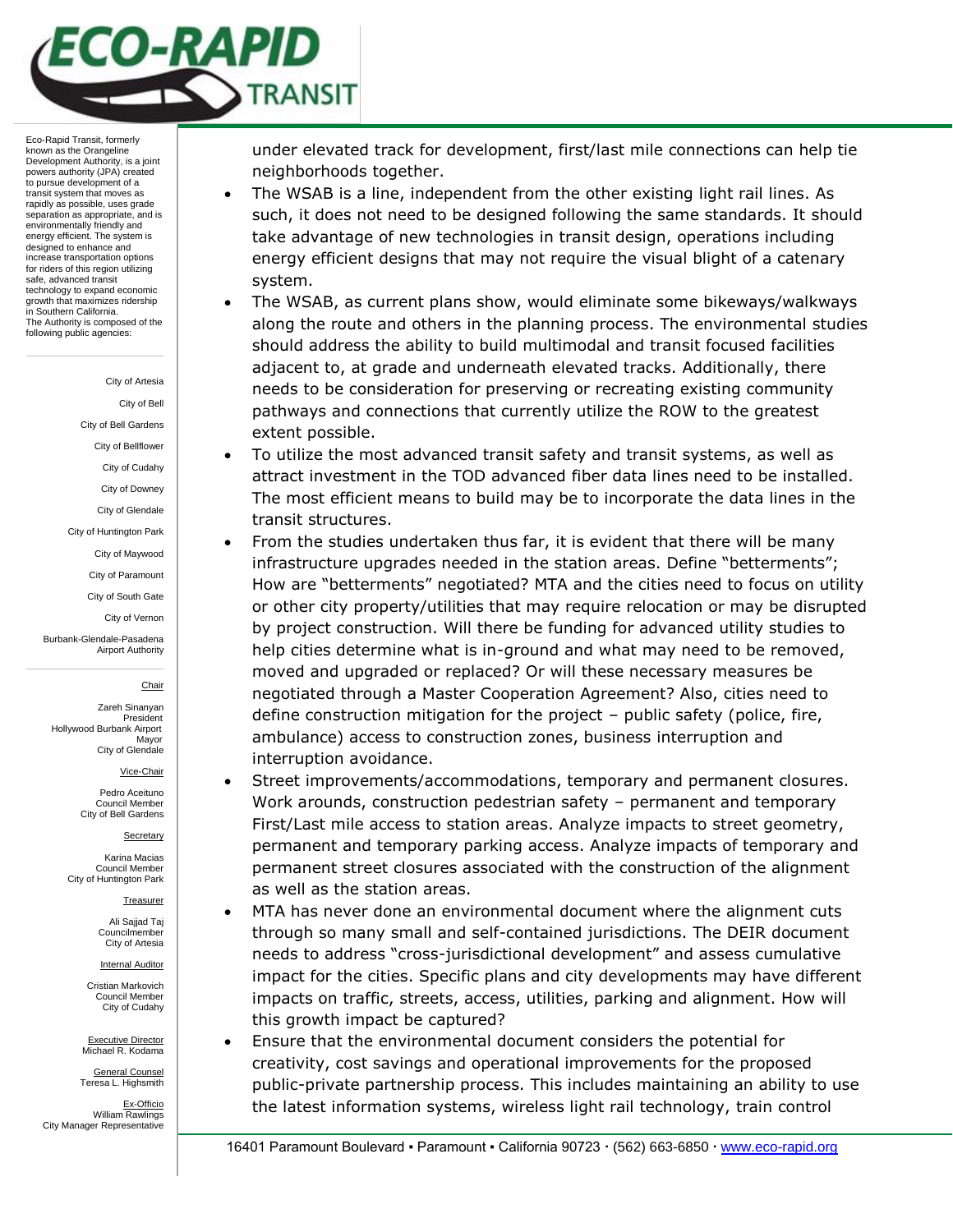

City of Artesia

City of Bell

City of Bell Gardens

City of Bellflower

City of Cudahy

City of Downey City of Glendale

City of Huntington Park

City of Maywood

City of Paramount

City of South Gate

City of Vernon

Burbank-Glendale-Pasadena Airport Authority

#### Chair

Zareh Sinanyan President Hollywood Burbank Airport Mayor City of Glendale

Vice-Chair

Pedro Aceituno Council Membe City of Bell Gardens

**Secretary** 

Karina Macias Council Member City of Huntington Park

Treasurer

Ali Sajjad Taj Councilmember City of Artesia

Internal Auditor

Cristian Markovich Council Member City of Cudahy

Executive Director Michael R. Kodama

General Counsel Teresa L. Highsmith

Ex-Officio William Rawlings City Manager Representative systems and newest light rail systems. This also includes design considerations such as the ability to have low floor or high floor vehicles.

**General Comments** (in no particular order or ranking of importance) –

 **Gentrification** – Southeast Los Angeles County home values will be impacted by the introduction of high quality transit access to the regional rail network. Strategies to allow current owners to "capture" rail induced value, increase housing opportunities, provide affordable housing need to be discussed. Compared to many areas of the County, southeast Los Angeles County home prices are lower for similar housing stock in similar neighborhoods. The announcement of rail service within the corridor will most likely escalate housing prices and price people out of the area. Furthermore the project area has a high concentration of renters compared to the state (50% vs. 44.7% statewide) with some communities along the alignments having as many as 83% of all households renting their homes. To add to this, the area has higher than average persons per household. Therefore there is concern about the pricing and availability of rental housing particularly single-family renters and the higher than county average occupancy in Gateway Cities that suggests house sharing and overcrowding. Increased housing prices/rents, scarcity of affordable housing and overcrowding are environmental impacts that should be addressed as a part of the environmental inquiry.

Additionally, care needs to occur to analyze proven opportunities, strategies and tactics that insure upward mobility for the corridor communities.

To offset the potential rise in housing costs, construction of the transit system and investment in TOD needs to generate living wage jobs that benefit the residents and local businesses. This could build equity for the neighborhood. How this may work is a social justice issue that needs to be considered.

- **At-grade versus grade separated alignment/Crossings** Given the projected ridership, will at-grade crossings allow for 1) the train to maximize headways to accommodate future ridership including the potential for an Orange County extension?; 2) Will a "roll-a-coaster" profile create long term wear on trainsets and wheels thereby reducing operational reliability and increase maintenance cost?
- **The majority of the proposed alignment along the Pacific Electric/WSAB Right of Way (ROW) traverses major arterials and other streets as diagonal crossings.** Almost every major arterial within the ROW is affected. If these grade crossings remain at-grade, they will result in crossing gates being down for extended periods during the peak hours; the gates will be lowered longer than other LRT corridors as the intersections are longer and the train will take longer to clear.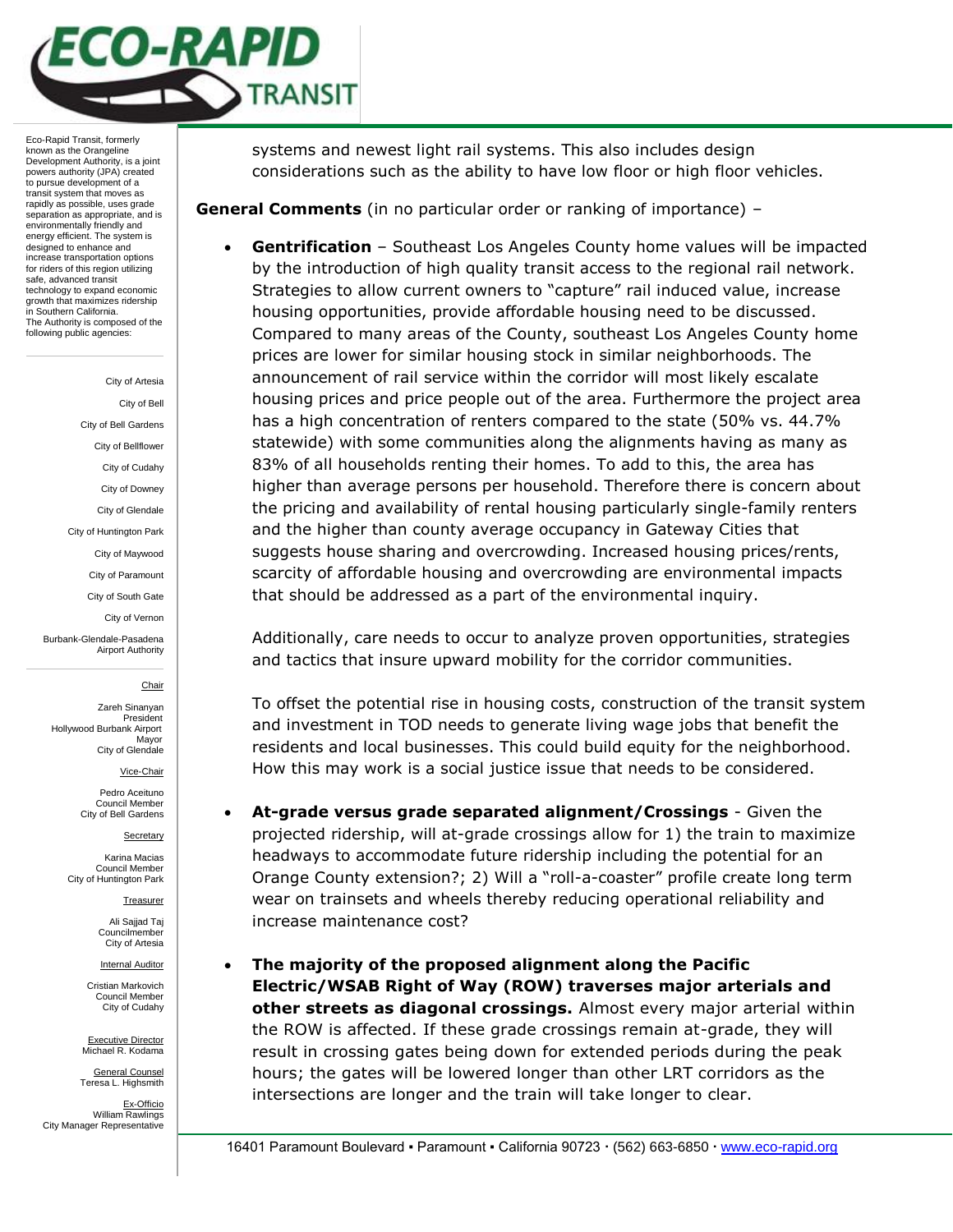

# City of Artesia

City of Bell City of Bell Gardens City of Bellflower

City of Cudahy

City of Downey

City of Glendale

City of Huntington Park

City of Maywood

City of Paramount

City of South Gate

City of Vernon

Burbank-Glendale-Pasadena Airport Authority

### Chair

Zareh Sinanyan President Hollywood Burbank Airport Mayor City of Glendale

Vice-Chair

Pedro Aceituno Council Membe City of Bell Gardens

#### **Secretary**

Karina Macias Council Member City of Huntington Park

Treasurer

Ali Sajjad Taj Councilmember City of Artesia

Internal Auditor

Cristian Markovich Council Member City of Cudahy

Executive Director Michael R. Kodama

General Counsel Teresa L. Highsmith

Ex-Officio William Rawlings City Manager Representative Safety is a primary concern with these elongated crossings. The opportunity for motorists to challenge the gates will become an issue. There is a notable downside to the at-grade design option with the projected ridership numbers of 75,000 to 8 0,000 daily riders for the WSAB line. During peak periods, 5 to 6 minute headways in each direction could easily stop traffic for at least 20 and perhaps as much as 28 minutes during each hour, with the crossing gates coming down every 3 to 6 minutes. During the peak period, this adds travel time to a substantial amount of routine vehicle and pedestrian traffic, including those commuting to work and parents dropping off/picking up children from the both public and private schools in close proximity to and around the alignment. These frequent and prolonged stops will add to local air pollution "hotspots", traffic delays and travel frustration and safety hazards decreasing the quality of life of residents and business owners by a project that by its very nature is meant to decrease these same issues for the cities the WSAB traverses and is supposed to serve.

- **Traffic Counts –** When were traffic counts taken? Time of day, during school hours, before or after school? Were field observations made to ascertain access by school children using the ROW or streets that cross the ROW for school access? Have qualitative interviews/conversations with school principals or school service police been conducted? The ROW has many truck routes – have truck volumes been analyzed to determine grade crossing profile? Has the consultant checked with the I-710 and 91/6-5/405 teams to mine truck data and crossing volumes, other potential conflict with at-grade crossings? Has the analysis included additional dwell time for trucks and air quality degradation potential for at-grade crossings? Impact of potential truck/train safety at grade crossings? Any notation of future warehouse construction? Existing warehouses? Garfield Avenue and 1 million sq. ft. warehouse as an example of special goods movement to analyze. Has projected growth from city plans, specific plans and TOC overlays been taken into account to analyze as traffic is studied? Initial reports that we have seen, do not accurately anticipate growth.
- **Public Safety -** Train stations and the ROW alignment will be located near the downtown areas for almost all of the cities along the alignment, additionally there are both private and public school locations immediately adjacent to or just outside of the ROW; accordingly, construction and operations of the trains along the tracks and station will impact the neighboring downtown areas, and nearby schools. Please evaluate potential impacts to downtown areas and nearby schools during construction and operation of the train facilities and improvements. The alignment proposal also requires interface with freight providers and freight lines and freight licenses. There are potential conflicts or the potential for conflicts with rail freight movement in the cities of Vernon, Huntington Park, Bell, Maywood, Cudahy, South Gate and Paramount. The presence of rail freight and

16401 Paramount Boulevard · Paramount · California 90723 · (562) 663-6850 · www.eco-rapid.org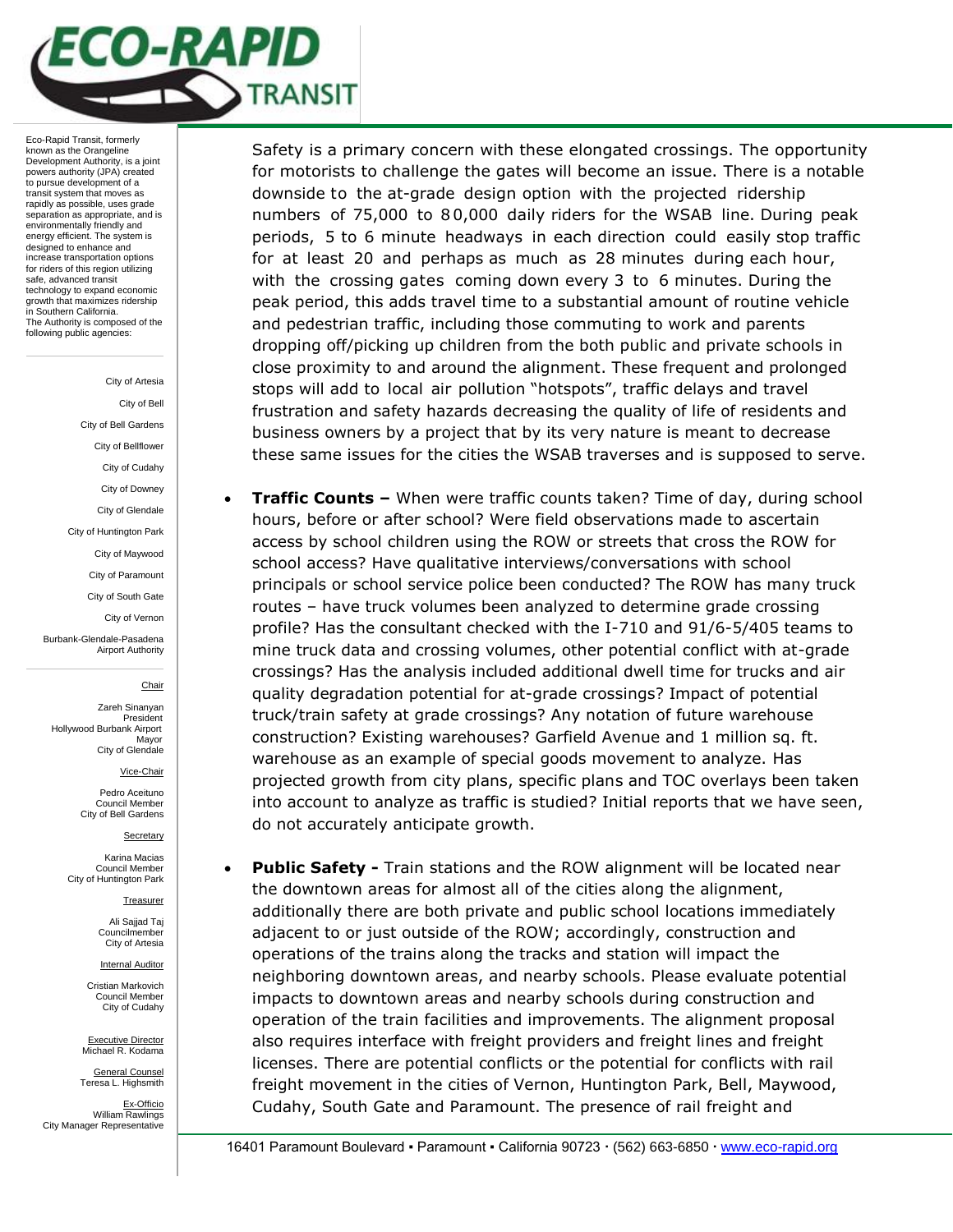

#### City of Artesia

City of Bell

City of Bell Gardens

City of Bellflower City of Cudahy

City of Downey

City of Glendale

City of Huntington Park

City of Maywood

City of Paramount

City of South Gate

City of Vernon

Burbank-Glendale-Pasadena Airport Authority

### Chair

Zareh Sinanyan President Hollywood Burbank Airport Mayor City of Glendale

Vice-Chair

Pedro Aceituno Council Membe City of Bell Gardens

**Secretary** 

Karina Macias Council Member City of Huntington Park

Treasurer

Ali Sajjad Taj Councilmember City of Artesia

Internal Auditor

Cristian Markovich Council Member City of Cudahy

Executive Director Michael R. Kodama

General Counsel Teresa L. Highsmith

Ex-Officio William Rawlings City Manager Representative associative issues have the potential to impact the alignment, alignment profile, and eventually the operation of the line. This will be further complicated by pedestrian, bicycles and other non-motorized travelers trying to access the station or crossing the alignment.

- **Vehicular Traffic, Cycling, and Pedestrian Impacts -** Evaluate (1) vehicular traffic, cycling and pedestrian delays, (2) vehicle and bicycle accidents, (3) the timing and construction and closures as a result of other regional transportation projects such as improvement projects to the I-5, I-710 Corridor Project, SR-91/I-605/I-405 freeway improvement projects as well as the complete streets efforts by the Gateway Cities COG, and (4) emergency responder response times associated with construction and operations of all train facilities and improvements. Many of these streets are major goods movement corridors. How does the traffic impacts affect truck deliveries and timing within these major industrial areas?
- **Oil lines –** Are there significant oil and gas line facilities that may impact construction (ie. City of Vernon) or create impacts to the line or the community?
- **Utilities –** What is the impact on major utilities or crossing major utility easements (SoCal Edison and LADWP)? Are there conflicts or other issues that may require an advanced utility study or at least a conference with major utility providers? Has consideration been given for advanced utility studies that may impact the alignment? Has the team mined the I-710 advanced utility studies for possible conflicts or a better understanding of existing and future conditions? The city of Vernon has its own power plant. Has this been factored into the alignment as an option for power?
- **Utilization of Railroad ROW –** What are the assumption associated with crossing and or utilization of railroad ROW (UP/BNSF)? If RR ROW use is anticipated, what happens if it is not available? What are the next steps/timing for ROW process and project design? Or potential for conflicts? Most importantly, is there a Plan B?
- **Parking –** Given the nature of the ROW and the proximity to residential uses, how will parking intrusion/spillover into neighborhoods be prevented? Has there been a parking study of the station areas including inventory, occupancy, turnover and parking rates been completed? What is the size of the parking study area? Will it cover the entire TOD station area? What is the potential for shared parking with City developments? How will this be accomplished? Are there plans to develop a comprehensive on-street/offstreet parking analysis in the station areas? Eco-Rapid Transit has developed the concept of demand based parking requirements in the station area and parking management planning based on demand, location, time, price and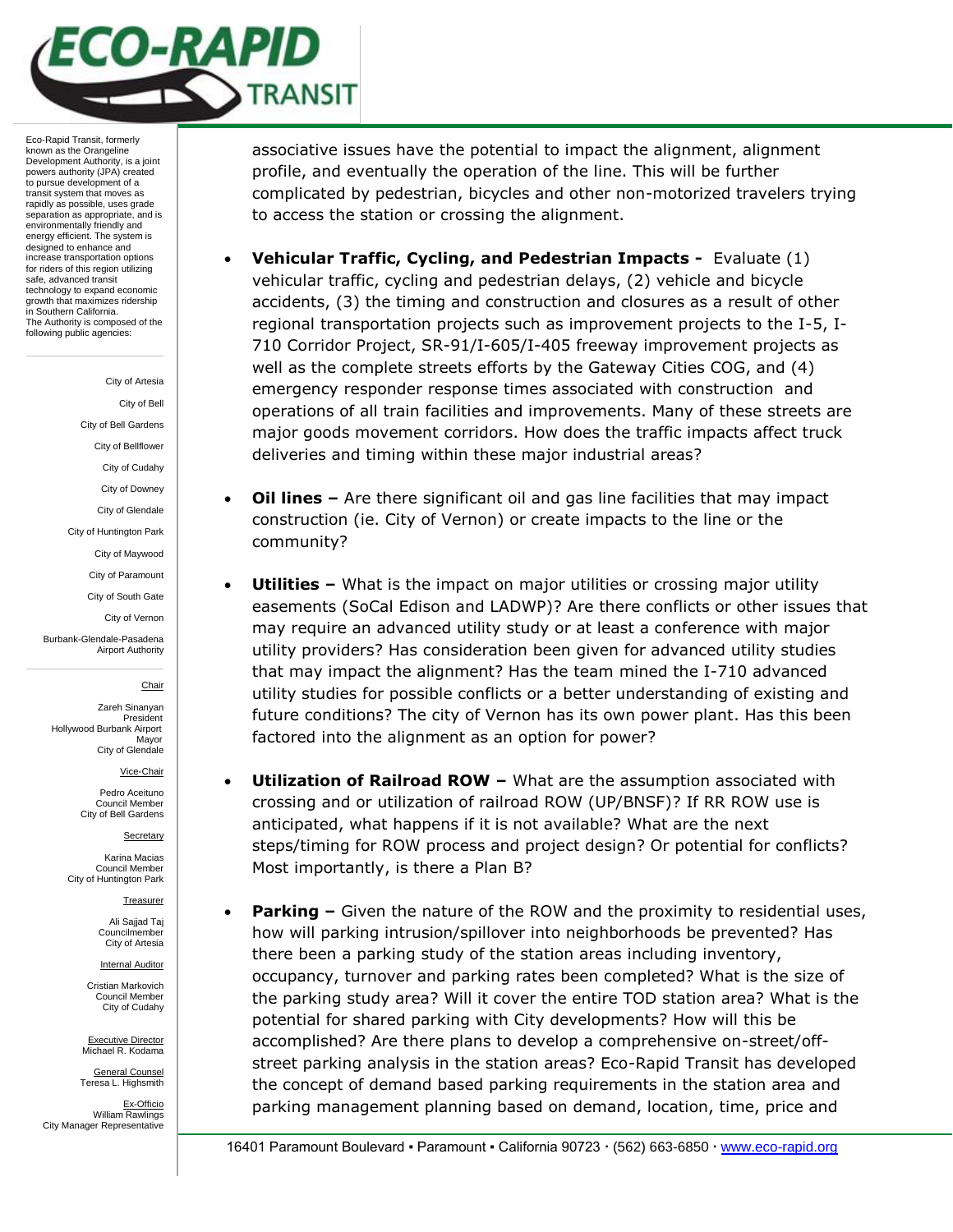

#### City of Artesia

City of Bell

City of Bell Gardens

City of Bellflower

City of Cudahy

City of Downey

City of Glendale

City of Huntington Park City of Maywood

City of Paramount

City of South Gate

City of Vernon

Burbank-Glendale-Pasadena Airport Authority

#### Chair

Zareh Sinanyan President Hollywood Burbank Airport Mayor City of Glendale

Vice-Chair

Pedro Aceituno Council Member City of Bell Gardens

**Secretary** 

Karina Macias Council Member City of Huntington Park

Treasurer

Ali Sajjad Taj Councilmember City of Artesia

Internal Auditor

Cristian Markovich Council Member City of Cudahy

Executive Director Michael R. Kodama General Counsel

Teresa L. Highsmith Ex-Officio William Rawlings City Manager Representative supply strategies. How will this be integrated into the environmental analysis and the MTA Transit supportive parking program?

- **Transit/System Connectivity**  What is the plan to improve transit connectivity to the West Santa Ana Branch and its station areas? Does this include connectivity along Florence Avenue from the Blue Line Station to Florence Avenue/Salt Lake Avenue to Downtown Bell Gardens? What is the plan to enhance connectivity from the West Santa Ana Branch Stations to Atlantic Boulevard? Atlantic Boulevard is a major street for transit buses. This should include Atlantic as it passes through Bell, Maywood, Cudahy and South Gate.
- **Ridership Impacts from the Northern Alternatives –** What are the impacts on ridership from the downtown alternatives that require use of a block long tunnel to transfer to other lines for linked trips? Why build two stations instead of one station serving two lines? The determination of a northern terminus for the WSAB needs to consider future access to California High Speed Rail and direct access to Metrolink in addition the accessing other Metro Rail Lines.
- **HAZOP Study** We suggest that the consultant team consider the addition of this study. A Hazard Operability Study is a detailed oriented analysis of a process design or project that is designed to determine all possible hazards or risks that can occur. This hazard analysis is used in order to prevent any harm to people, damage to equipment, or any damage to the environment. The basis of a HAZOP study is to use these hazardous findings in order to alter the process design or project in a way that will prevent any of the hazards that can occur. With direct relation with railway transportation, hazard analysis must also be considered. In many cases, railway transportation usually carry passengers, chemical/raw materials that are hazardous to the environment, and even the structure of the railway itself can be an issue if there are flaws in the design. These examples alone can leave civilians, the environment, and the transportation system at risk to hazards. Thus, leading to the importance of conducting a HAZOP study on any process design or any proposed projects in order to prevent any disastrous events.
- **Construction Mitigation**  Ensure that impacts and proposed mitigations are examined both on a multijurisdictional and city by city basis and in close consultation with the cities. For example, the I-5 JPA has worked closely with MTA to mitigate construction impacts along the I-5 freeway in Gateway Cities.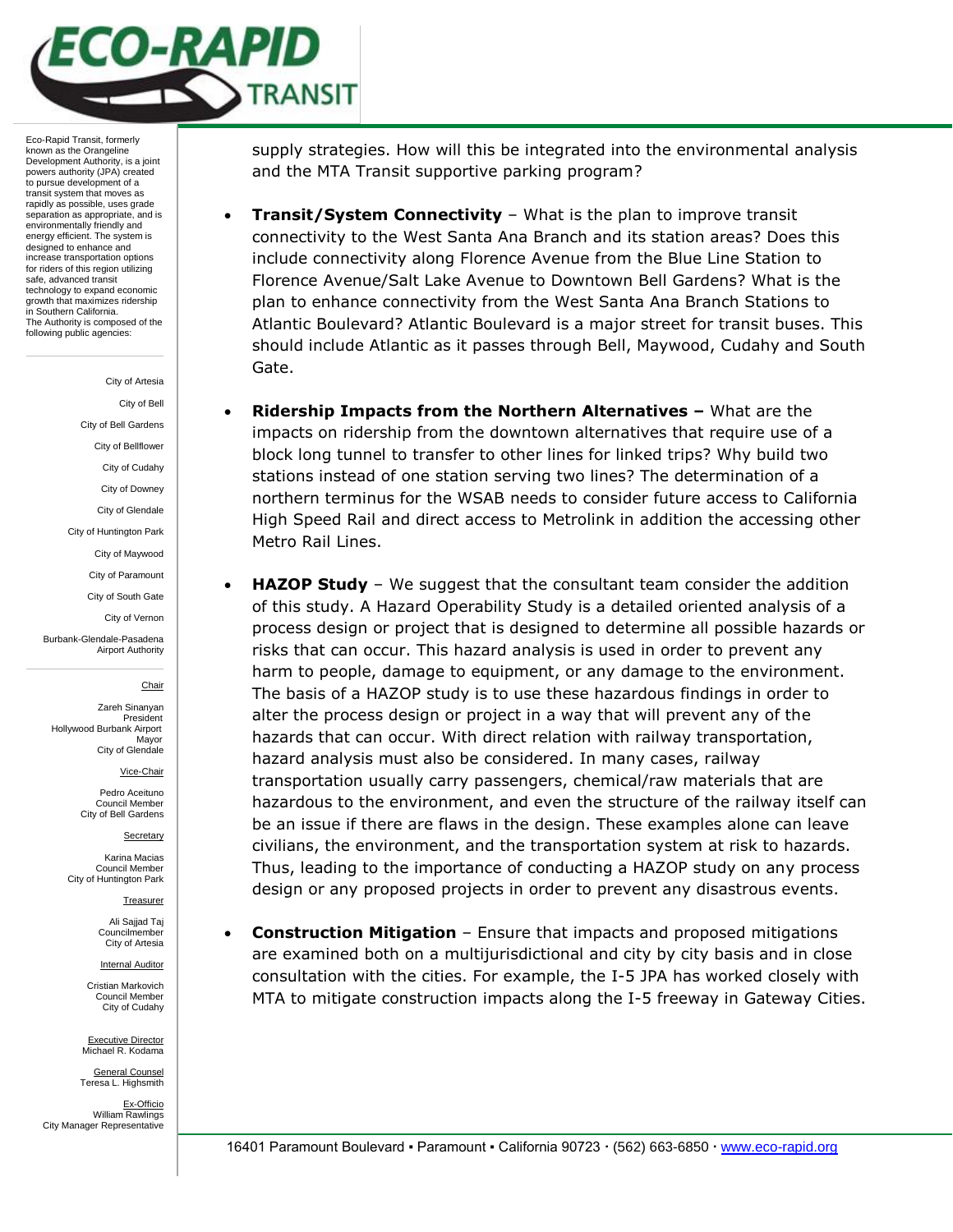

#### City of Artesia

City of Bell

City of Bell Gardens

City of Bellflower City of Cudahy

City of Downey

City of Glendale

City of Huntington Park

City of Maywood

City of Paramount

City of South Gate

City of Vernon

Burbank-Glendale-Pasadena Airport Authority

#### Chair

Zareh Sinanyan President Hollywood Burbank Airport Mayor City of Glendale

Vice-Chair

Pedro Aceituno Council Membe City of Bell Gardens

**Secretary** 

Karina Macias Council Member City of Huntington Park

Treasurer

Ali Sajjad Taj Councilmember City of Artesia

Internal Auditor

Cristian Markovich Council Member City of Cudahy

Executive Director Michael R. Kodama

General Counsel Teresa L. Highsmith

Ex-Officio William Rawlings City Manager Representative

## **Comments specific to WSAB alignment cities –**

 **Paramount** – There needs to be special consideration for the Rosecrans Boulevard/Paramount Boulevard and Downey Avenue crossing, and alignment profile. Paramount High is one of the most populous high schools in the county, there are thousands of children accessing the school from all around the station area and alignment. The potential for pedestrian/train conflicts requires consideration for grade separation.

Metro should investigate experience with other LRT jurisdictions regarding neighborhood parking intrusion, parking mitigation plans for station area neighborhoods including the parking restrictions that were put in place for the South Pasadena\Mission Station.

Station Area Parking is located on an existing vital Paramount business, there are other adjacent sites that would be more appropriate for parking/joint development.

The team should look to utilize a freeway cap to create linear park space and provide access to the Metro Green Line/WSAB 1-105 station from Garfield Avenue that does not intrude into the adjacent single family neighborhoods.

- **Huntington Park**  The document needs to capture the school traffic issue and routes to school from the alignment as well as access to station areas. There is concern about Pacific Boulevard businesses during and after construction as well as the Florence Avenue grade crossing.
- **Bellflower**  At-grade diagonal crossings, safety and traffic issues does the environmental document accurately reflect future growth? Multi-jurisdictional station area development? – is this captured in the document? Please work closely with the City of Bellflower due to the unique characteristics of the street network, diagonal crossings and need for grade separation.
- **South Gate**  There is concern about grade crossings at Firestone and Atlantic, with a preference for grade separation. The analysis needs to include more than automobile traffic and consider the potential significant impact on truck and goods movement in the project area. Please also consider the possibility of an additional station that may be proposed in South Gate near the Los Angeles River. There is also a potential issue involving the impact of an at-grade crossing at Imperial. This can impact not only South Gate but also Lynwood and Downey.
- **Downey**  The Gardendale Station is a unique opportunity. In consultation with the County of Los Angeles and the City of Downey, this can include an updated analysis of future development opportunities as well as integration with Rancho Los Amigos.